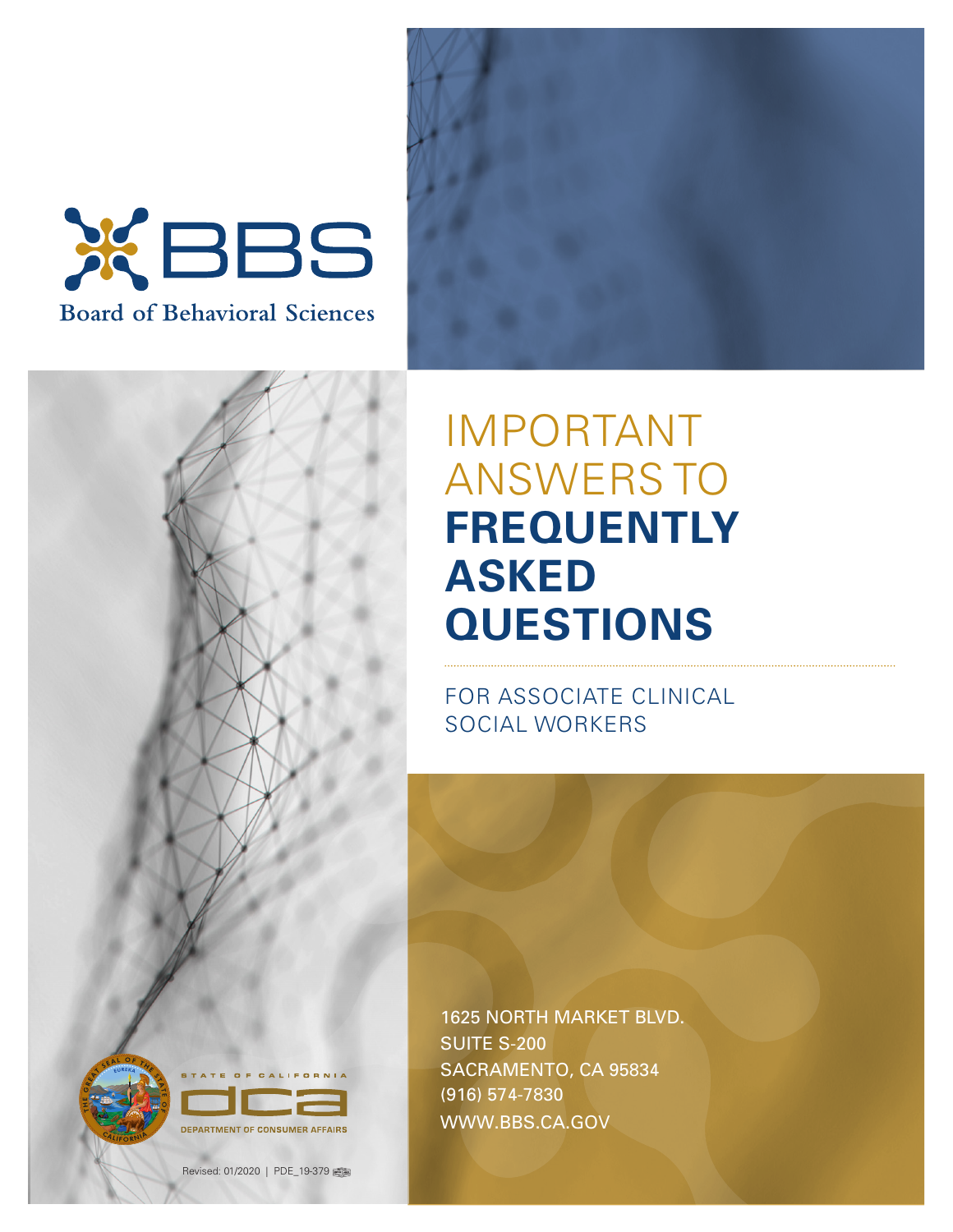



*Board of Behavioral Sciences*  1625 North Market Blvd., Suite S200, Sacramento, CA 95834 Telephone: (916) 574-7830 [www.bbs.ca.gov](http://www.bbs.ca.gov/) 



# **Associate Clinical Social Worker**

# **Frequently Asked Questions**

**Revised January 1, 2020** 



 The information provided in this publication is supplemental and is intended to serve as a quick answer guide for common questions for those pursuing licensure as a Licensed Clinical Social Worker (LCSW). The Board's *[Statutes and Regulations](https://www.bbs.ca.gov/pdf/publications/lawsregs.pdf)* contain the official legal code sections. The Board encourages you to thoroughly read the *Statutes and Regulations* pertaining to the clinical social work profession.

# **A. ASW REGISTRATION; LAW AND ETHICS EXAM**

| 1. What coursework must be completed prior to applying for ASW registration?  3         |  |
|-----------------------------------------------------------------------------------------|--|
| 2. When can my hours begin counting towards the LCSW licensing requirements? 3          |  |
|                                                                                         |  |
|                                                                                         |  |
| 5. Now that my ASW registration has been issued, can I start practicing independently / |  |
|                                                                                         |  |
|                                                                                         |  |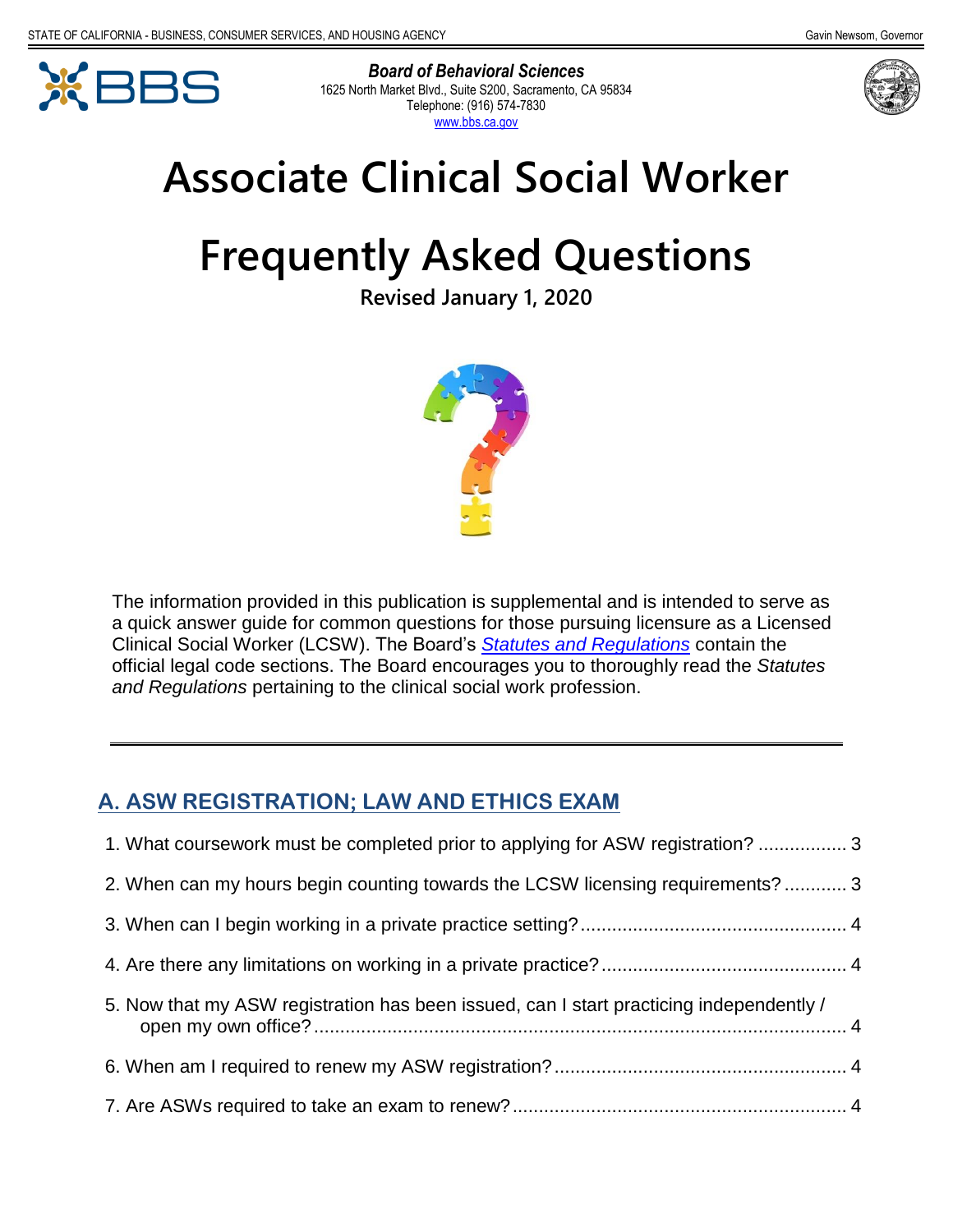| 8. What happens if I don't pass the California Law and Ethics Exam?  4                   |
|------------------------------------------------------------------------------------------|
|                                                                                          |
| 10. What happens if I haven't passed the Law and Ethics Exam by my registration's 6-year |
| 11. How do I obtain a second or third (subsequent) ASW registration number? 5            |
| 12. Can I work in a private practice under a subsequent ASW registration number? 5       |
|                                                                                          |

# **B. EXPERIENCE HOURS, SUPERVISION & EMPLOYMENT**

| 14. What is the breakdown for the experience required to become a LCSW?  6                   |
|----------------------------------------------------------------------------------------------|
|                                                                                              |
|                                                                                              |
|                                                                                              |
| 18. How far back can hours of experience be counted? What is the six-year rule? 7            |
| 19. How do I determine the amount of supervision I need each week? 8                         |
| 20. What is the required ratio of supervision to individual or group psychotherapy hours?  8 |
| 21. Can I be paid as a 1099 / independent contractor or bill clients directly?  8            |
|                                                                                              |
|                                                                                              |
| 24. How many supervisees can participate in a session of group supervision?  9               |
|                                                                                              |
| 26. Can I receive supervision via videoconferencing or over the telephone?  10               |
| 27. Do my supervisor and I have to be employed by the same employer? 10                      |
|                                                                                              |
|                                                                                              |
| 30. What forms must I use to record my experience hours and supervision? 11                  |
| 31. How do I fill out Experience Verification forms or the Weekly Tracking Log if I have     |
|                                                                                              |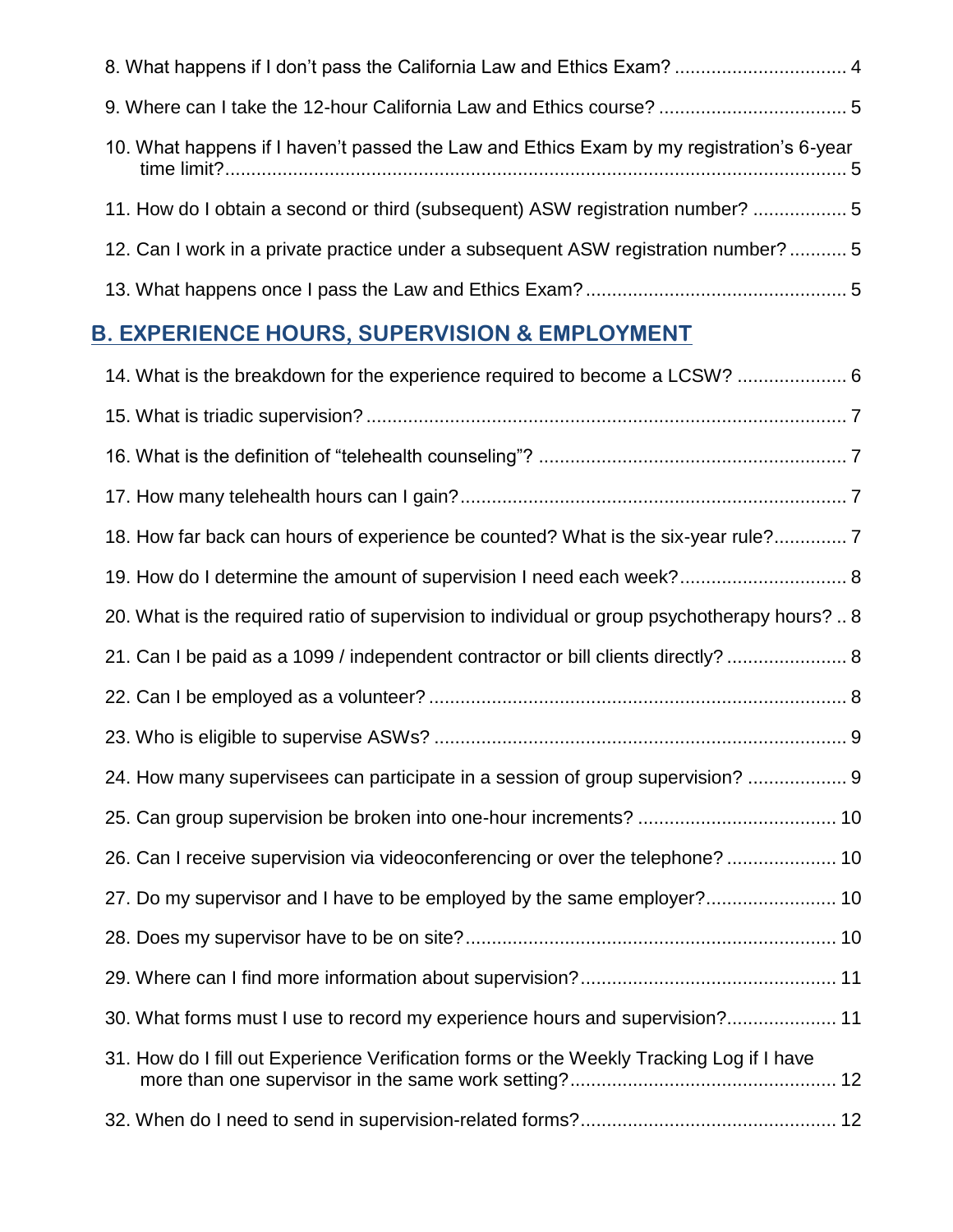# **C. APPLYING FOR LICENSURE**

| 33. Should I be concerned about abandonment of my Application for Licensure?  13           |  |
|--------------------------------------------------------------------------------------------|--|
| 34. What type of employment documentation does the Board require with my Application       |  |
| 35. Do I need to send in originals of my W-2s or most recent pay stub? 13                  |  |
| 36. What additional coursework do I need to take prior to submitting an Application for    |  |
| 37. What is required for the Suicide Risk Assessment and Intervention requirement that     |  |
|                                                                                            |  |
| 39. How can I provide verification of my experience if my supervisor is deceased or        |  |
| 40. Do I need to resubmit fingerprints with my Application for Licensure  16               |  |
|                                                                                            |  |
| 42. Do I need to maintain a current ASW registration number to participate in the clinical |  |
| 43. Must I continue to have supervision after my experience hours have been approved? 17   |  |
| 44. Once I pass both exams, can I start practicing independently? 17                       |  |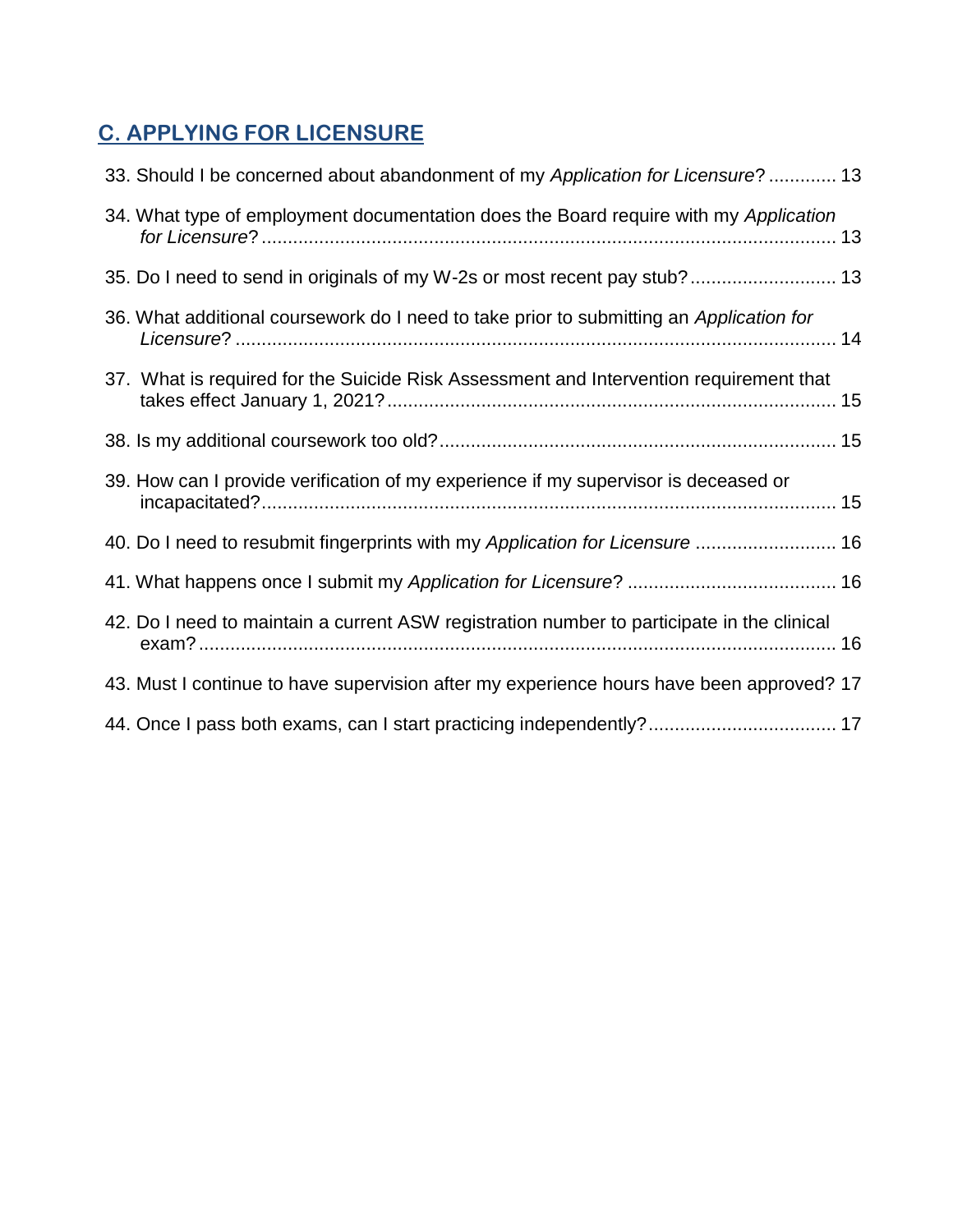# **A. ASW REGISTRATION; LAW AND ETHICS EXAM**

# <span id="page-4-0"></span>**1. What coursework must be completed prior to applying for ASW registration?**

 apply for registration as an ASW are required to complete a 12-hour course in California All applicants must possess a master's degree in social work from an accredited school of social work. Applicants with out-of-state education, experience or licensure, who Law and Professional Ethics.

All accredited social work schools in California have notified the Board that the California Law and Ethics requirement has been met by their graduates. No other coursework is required for ASW registration.

*Statutes cited: Business and Professions Code (BPC) sections 4996.17, 4996.18 and 4996.17.2* 

## <span id="page-4-1"></span>**2. When can my hours begin counting towards the LCSW licensing requirements?**

 This depends on when you applied for ASW registration, as the law changed effective January 1, 2019.

#### If you applied for ASW registration PRIOR TO January 1, 2019:

Hours of work experience and supervision may only begin counting once your ASW registration number has been issued.

#### If you applied for ASW registration AFTER January 1, 2019:

 degree award date, and you are thereafter issued an ASW registration, all postdegree If the Board receives your application for ASW registration within 90 days of your hours of supervised experience may be credited. Hours gained under this "90-day rule" must comply with all experience and supervision requirements in order to count toward licensure.

## **For applicants graduating on or after January 1, 2020:**

 obtained at a workplace that, prior to the applicant gaining hours, required live scan between graduation and registration issuance to be accepted. A copy of the processed Hours may only be accepted under the "90-day-rule" described above IF the hours are fingerprinting. The applicant must provide documentation to the Board consisting of a copy of the processed "State of California Request for Live Scan Service" form. This form must be submitted with the application for licensure in order for the hours gained form is the ONLY acceptable documentation specified in law. There are no exceptions. See the [FAQ](https://www.bbs.ca.gov/pdf/90day_rule.pdf) about the 90-day rule for more information about the new requirements.

*Statute cited: BPC section 4996.23(b)*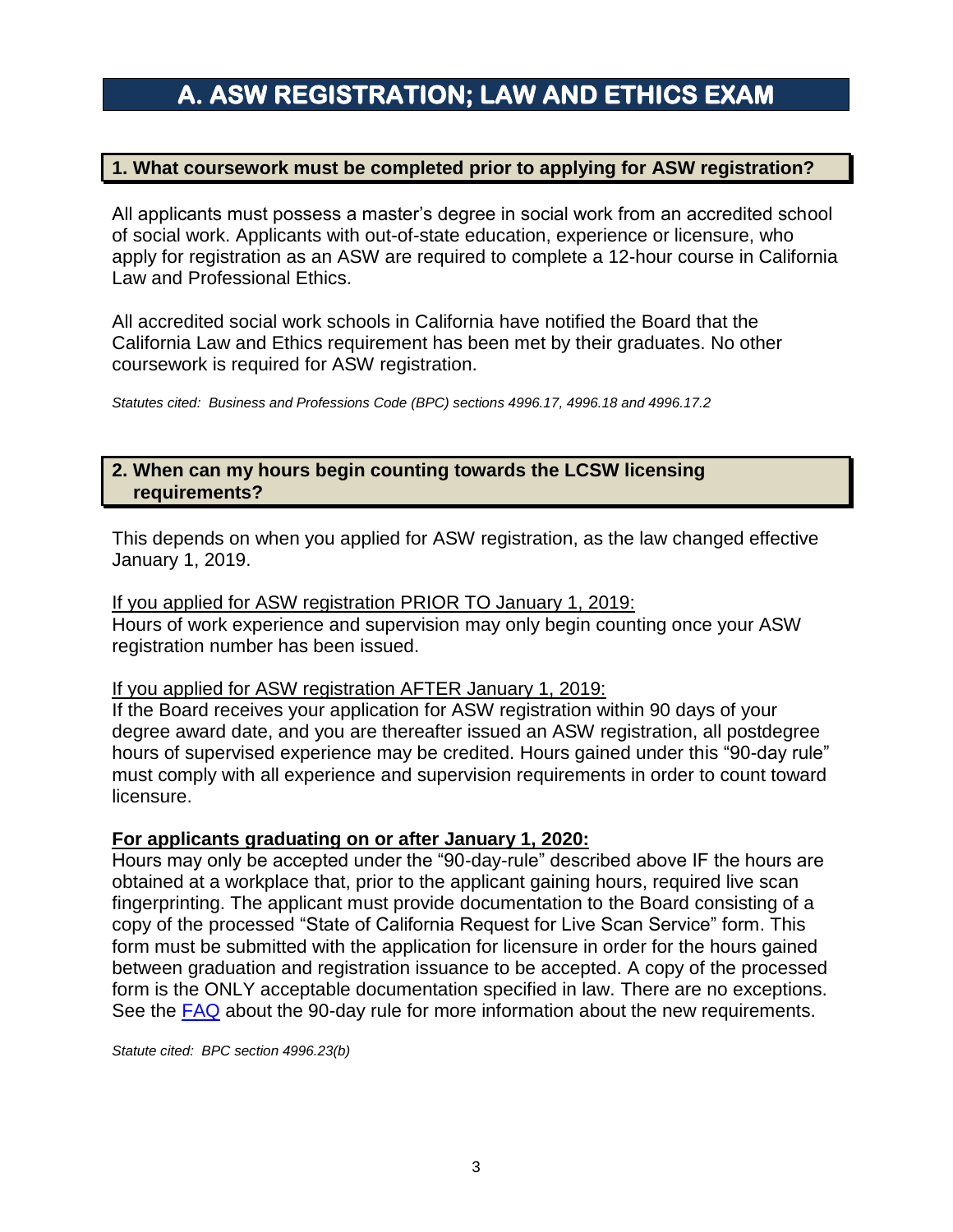# <span id="page-5-1"></span><span id="page-5-0"></span>**3. When can I begin working in a private practice setting? 4. Are there any limitations on working in a private practice?**

You may not work in a private practice until your ASW registration number has been issued by the Board. You may work in private practice for a maximum of six (6) years, until your first ASW registration has met its maximum length. There are no exceptions.

*Statutes cited: BPC sections 4996.23(c) and 4996.28(c)* 

#### <span id="page-5-2"></span> **5. Now that my ASW registration has been issued, can I start practicing independently / open my own office?**

 your own office) is considered unlicensed practice and is subject to disciplinary action No. Independent practice cannot begin until you have completed all licensure requirements and the Board issues you a license. Independent practice (or opening by the Board. Additionally, you are prohibited from billing clients directly until licensed.

 *Statutes cited: BPC sections 4991.1, 4992.3 and 4996; Regulation cited: Title 16, California Code of Regulations (CCR) section 1881* 

# <span id="page-5-3"></span>**6. When am I required to renew my ASW registration?**

 expiration date will be printed on your registration certificate. You will be mailed a Registrations expire annually and have a total six-year time limit. Your registration's courtesy renewal notice 90 days prior to your expiration date. The Board encourages renewing online because it takes effect instantly as long as all renewal requirements are met.

*Statute cited: BPC section 4996.28(c)* 

## <span id="page-5-4"></span>**7. Are ASWs required to take an exam to renew?**

 Yes. Associates who have not yet passed the LCSW California Law and Ethics Exam MUST have taken this exam during their renewal cycle in order to renew. There are no exceptions.

To apply for the exam, download the exam application from the Board's <u>website</u> and mail it in with the required fee. Allow 4-6 weeks for processing. See the [FAQs](https://www.bbs.ca.gov/pdf/publications/law_ethics_faq.pdf) about the Law and Ethics Exam for more information.

*Statute cited: BPC section 4992.09* 

## <span id="page-5-5"></span>**8. What happens if I don't pass the California Law and Ethics Exam?**

 You do not need to pass the exam in order to renew; you just need to have taken it. You may retake the exam after at least 90 days have passed from the date you last took the exam. See the *[Request for Re-Examination](https://www.bbs.ca.gov/exams/re_exam_acknowledge.html)* for more information.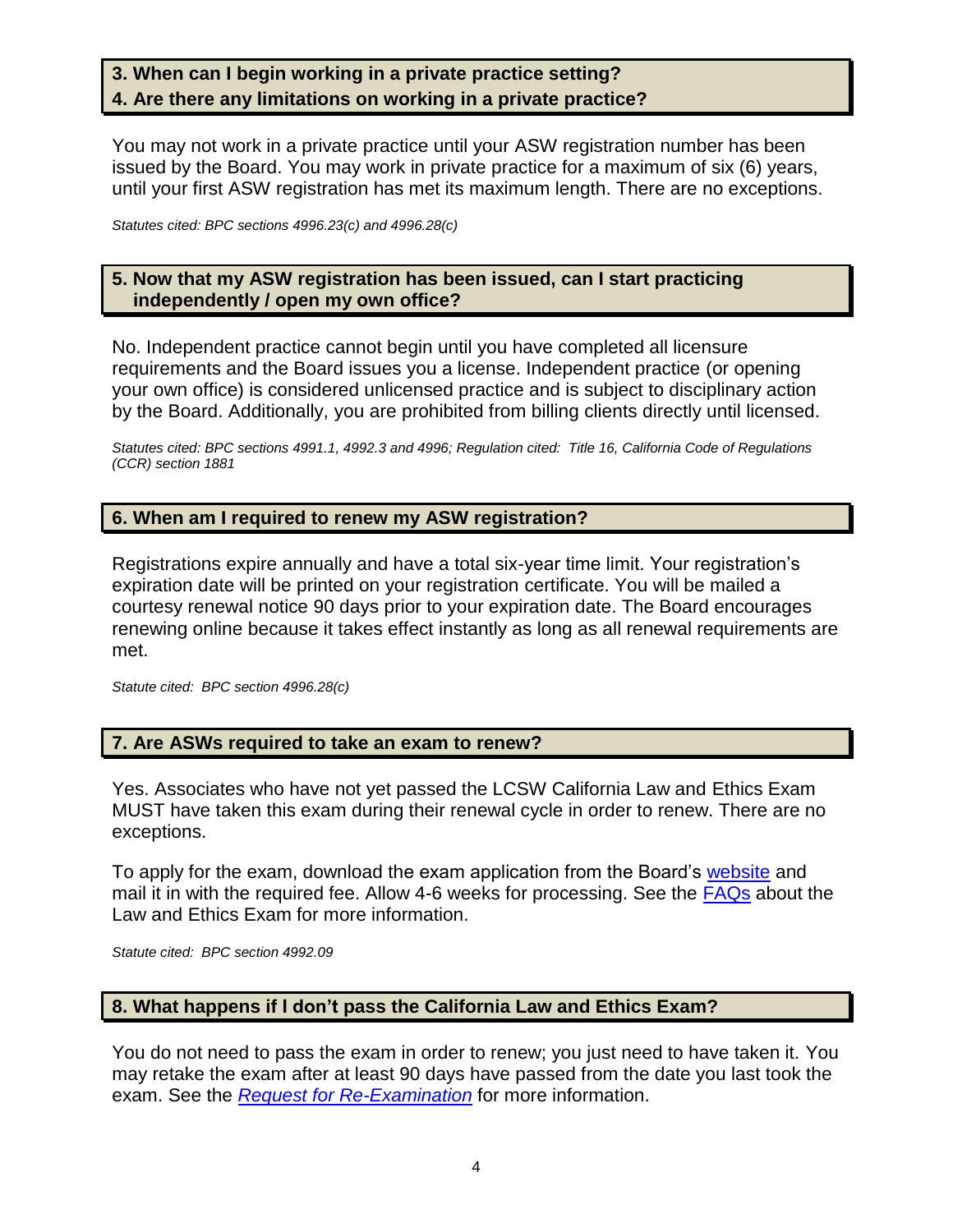If you don't pass the exam prior to your registration's expiration date, you must complete a 12-hour course in California Law and Ethics before you will be allowed to retake the exam during your NEXT renewal cycle. You will not be allowed to retake the exam after your registration expires until you submit proof of course completion. See the [FAQs](https://www.bbs.ca.gov/pdf/publications/law_ethics_faq.pdf) about the Law and Ethics Exam for more information.

*Statute cited: BPC section 4992.09; Regulation cited: Title 16, CCR section 1805.05* 

# <span id="page-6-0"></span>**9. Where can I take the 12-hour California Law and Ethics course?**

 accreditation recognized by the U.S. Department of Education, a school approved by The course must be taken through a school that holds a regional or national institutional the California Bureau for Private Postsecondary Education, or an acceptable continuing education provider.

*Statute cited: BPC section 4992.09* 

# <span id="page-6-1"></span> **10. What happens if I haven't passed the Law and Ethics Exam by my registration's 6-year time limit?**

California law permits a registration to be renewed a maximum of five (5) times before being cancelled. ASWs may apply for a subsequent (second or third) registration number. You cannot be granted a subsequent number unless you have passed the Law and Ethics Exam. There are no exceptions.

*Statutes cited: BPC sections 4992.09 and 4996.28* 

# <span id="page-6-3"></span><span id="page-6-2"></span>**11. How do I obtain a second or third (subsequent) ASW registration number? 12. Can I work in a private practice under a subsequent ASW registration**

**number?** 

 submit it in advance of your registration's expiration date to allow time for processing Submit the *[ASW Subsequent Registration](https://www.bbs.ca.gov/pdf/forms/lcs/aswapp_2reg.pdf)* application with the required fee. Be sure to and to avoid a lapse in your registration.

 Only those who have been issued a first ASW registration number may work in a private practice. An applicant issued a subsequent ASW number cannot work in a private practice. All other work settings are permissible.

*Statute cited: BPC section 4996.28(c)* 

# <span id="page-6-4"></span>**13. What happens once I pass the Law and Ethics Exam?**

 If you are still earning your hours of supervised experience, you will continue as a registrant until you have completed your hours. No further exams are required until you apply for licensure. You may apply for licensure once you have met all education and experience requirements. Upon approval of your *Application for*, you will be required to take and pass the Association of Social Work Boards (ASWB) Clinical Level Exam.

*Statute cited: BPC section 4992.05; Regulation cited: Title 16, CCR section 1877.1*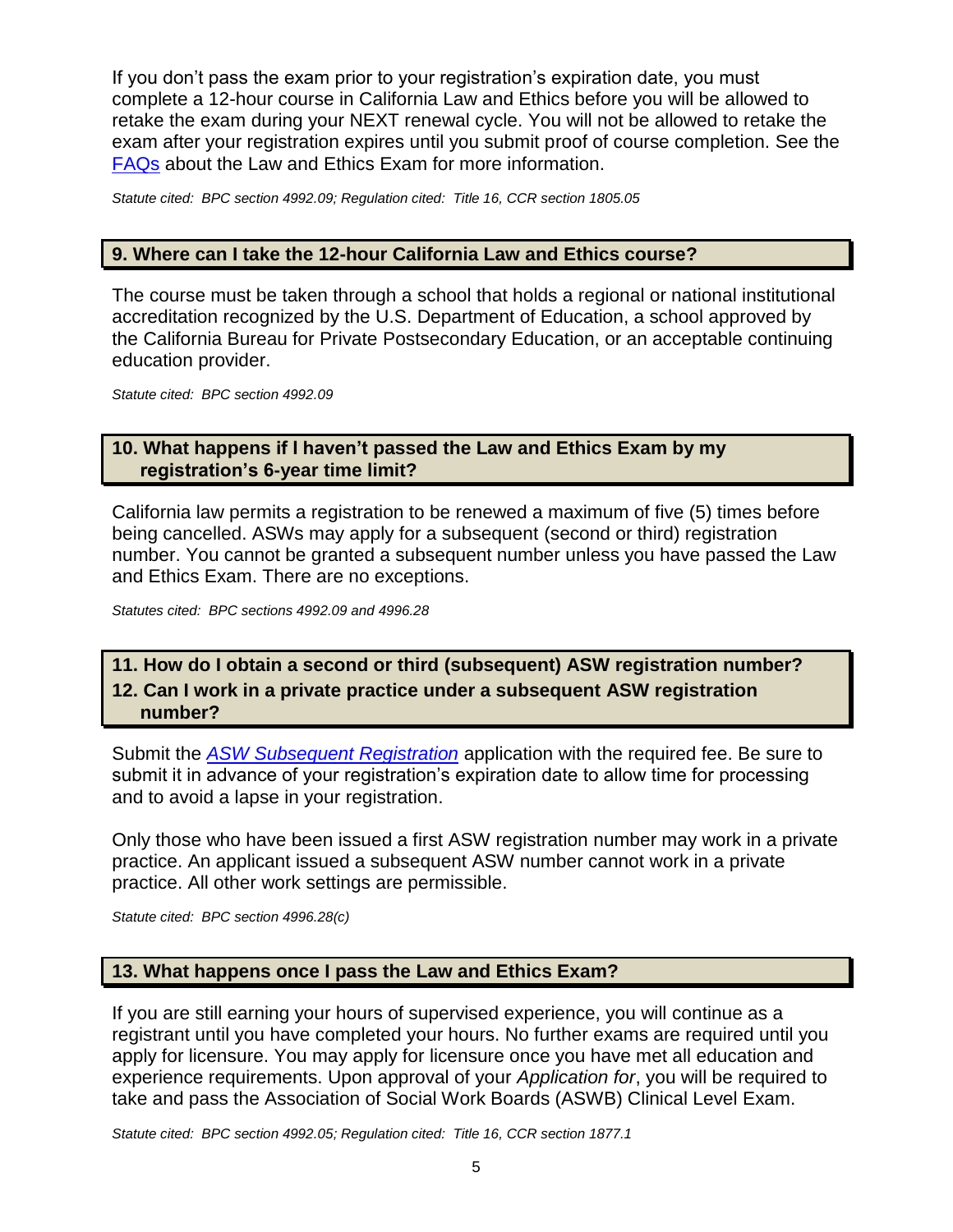# **B. EXPERIENCE HOURS, SUPERVISION & EMPLOYMENT**

# <span id="page-7-0"></span>**14. What is the breakdown for the experience required to become a LCSW?**

California law requires 3,000 hours of supervised post-degree professional experience, including 104 supervised weeks, in order to qualify for LCSW licensure.

# *3,000 Hours of Supervised Experience*  **Breakdown of Requirements**

| Category                                                                                                                                                 | <b>Minimum or Maximum</b>                                          |
|----------------------------------------------------------------------------------------------------------------------------------------------------------|--------------------------------------------------------------------|
| Clinical psychosocial diagnosis, assessment, and<br>treatment, including psychotherapy or counseling                                                     | Minimum 2,000 hours<br>(no maximum)                                |
| Face-to-face individual or group psychotherapy                                                                                                           | Minimum 750 hours<br>(of the above $2,000 - no$<br>maximum)        |
| Client-centered advocacy, consultation, evaluation,<br>research, workshops, seminars, training sessions<br>or conferences, and direct supervisor contact | Maximum 1,000 hours                                                |
| Supervision by an LCSW                                                                                                                                   | Minimum 1,700 hours<br>(no maximum)                                |
| Supervision by a Licensed Educational<br>Psychologist                                                                                                    | Maximum 1,200 hours (see<br>question 23 for other<br>restrictions) |
| Supervision by any other type of qualified licensed<br>mental health professional                                                                        | Maximum 1,300 hours                                                |

# *104 "Supervised Weeks"*

# **Breakdown of Requirements**

NOTE: A "supervised week" is a week in which an ASW meets with a supervisor for either one (1) hour of individual or triadic supervision, or two (2) hours of group supervision

| <b>Supervision Amount &amp; Type</b>                                            | <b>Minimum</b>             |  |  |
|---------------------------------------------------------------------------------|----------------------------|--|--|
| One (1) hour of <b>Individual or Triadic</b> supervision per<br>week            | 52 weeks                   |  |  |
| One (1) hour of <b>Individual or Triadic</b> supervision by<br>an LCSW per week | 13 weeks (of the above 52) |  |  |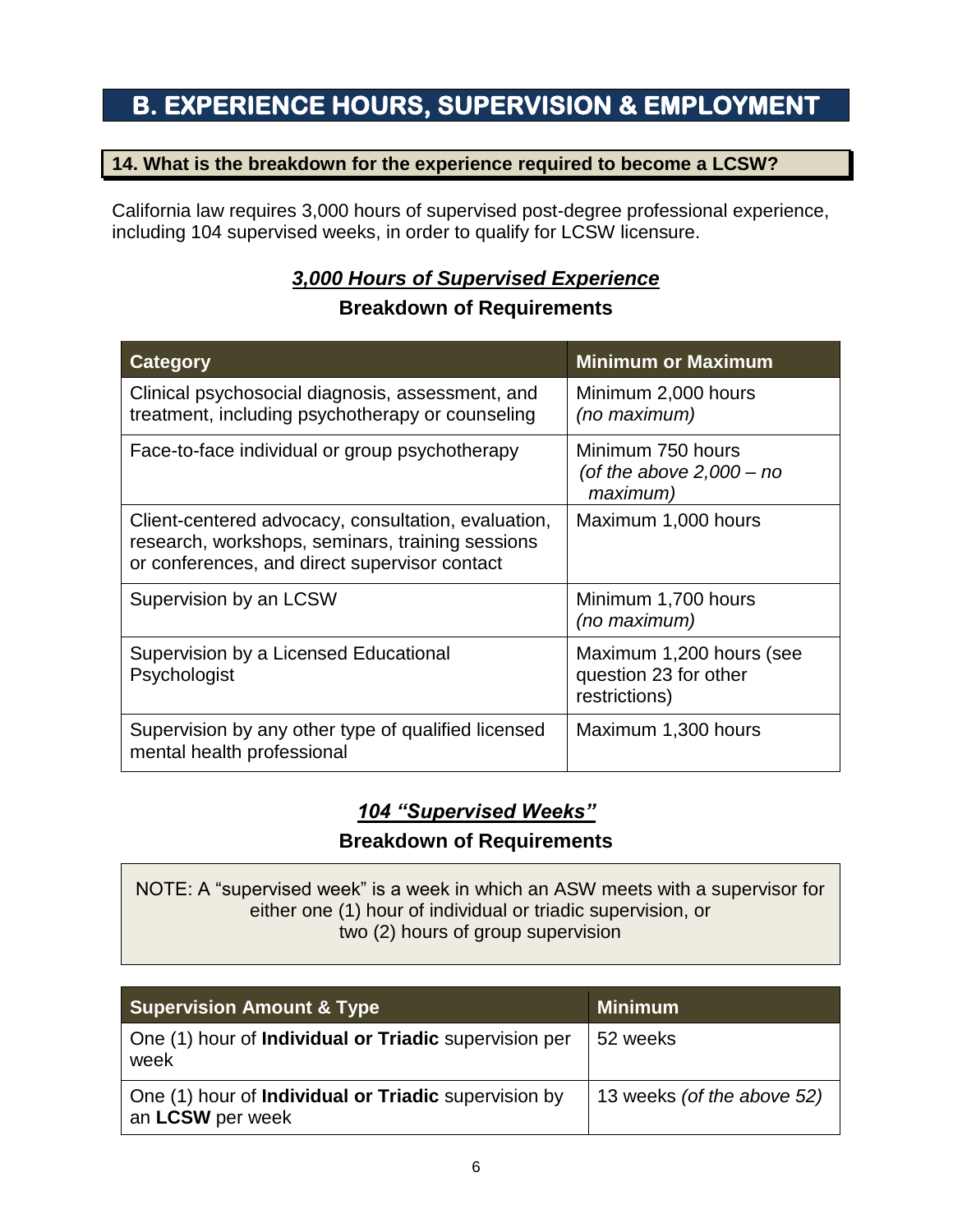# **Additionally, the following is required:**

- A minimum of one (1) hour of individual or triadic supervision, or two (2) hours of group supervision within the same week in which experience is claimed;
- A minimum of one (1) hour of individual or triadic supervision, or two (2) hours of group supervision per week for each work setting;
- • A maximum of 40 hours of experience earned in any week between all settings may be credited; and,
- A maximum of six (6) hours of individual, triadic, or group supervision in any week may be credited.

 An applicant for licensure cannot be approved to sit for the clinical exam without completing both the 3,000 hours of professional experience and the 104 required supervised weeks.

*Statutes cited: BPC sections 4996.23 and 4996.23.1; Regulation cited: Title 16, CCR section 1874* 

# <span id="page-8-0"></span>**15. What is triadic supervision?**

Triadic supervision is defined as face-to-face supervision consisting of one supervisor and two supervisees. It is counted under the law as equivalent to individual supervision.

*Statute cited: BPC section 4996.23.1(b)(2)* 

# <span id="page-8-1"></span>**16. What is the definition of "telehealth counseling"?**

# <span id="page-8-2"></span>**17. How many telehealth hours can I gain?**

 treatment, education, care management, and self-management of a patient's health Telehealth refers to the mode of delivering health care services and public health via information and communication technologies to facilitate the diagnosis, consultation, care while the patient is at the originating site and the health care provider is at a distant site. ASWs are encouraged to familiarize themselves with the "Standards of Practice for Telehealth," available in the Board's *[Statutes and Regulations](https://www.bbs.ca.gov/pdf/publications/lawsregs.pdf)*. There is no limit on the number of telehealth hours that can be counted toward the supervised experience requirements.

*Statutes cited: BPC sections 2290.5 and 4996.23; Regulation cited: Title 16, CCR section 1815.5* 

# <span id="page-8-3"></span>**18. How far back can hours of experience be counted? What is the six-year rule?**

 The Board cannot accept hours of experience older than six (6) years from the date the Board receives your *Application for Licensure*. The law does not allow the Board to grant exceptions.

 For example, the Board receives an *Application for Licensure* on 4/27/2018. The Board can only accept hours earned by this applicant (under all ASW numbers) between 4/27/2012 and 4/27/2018 if all other requirements are met.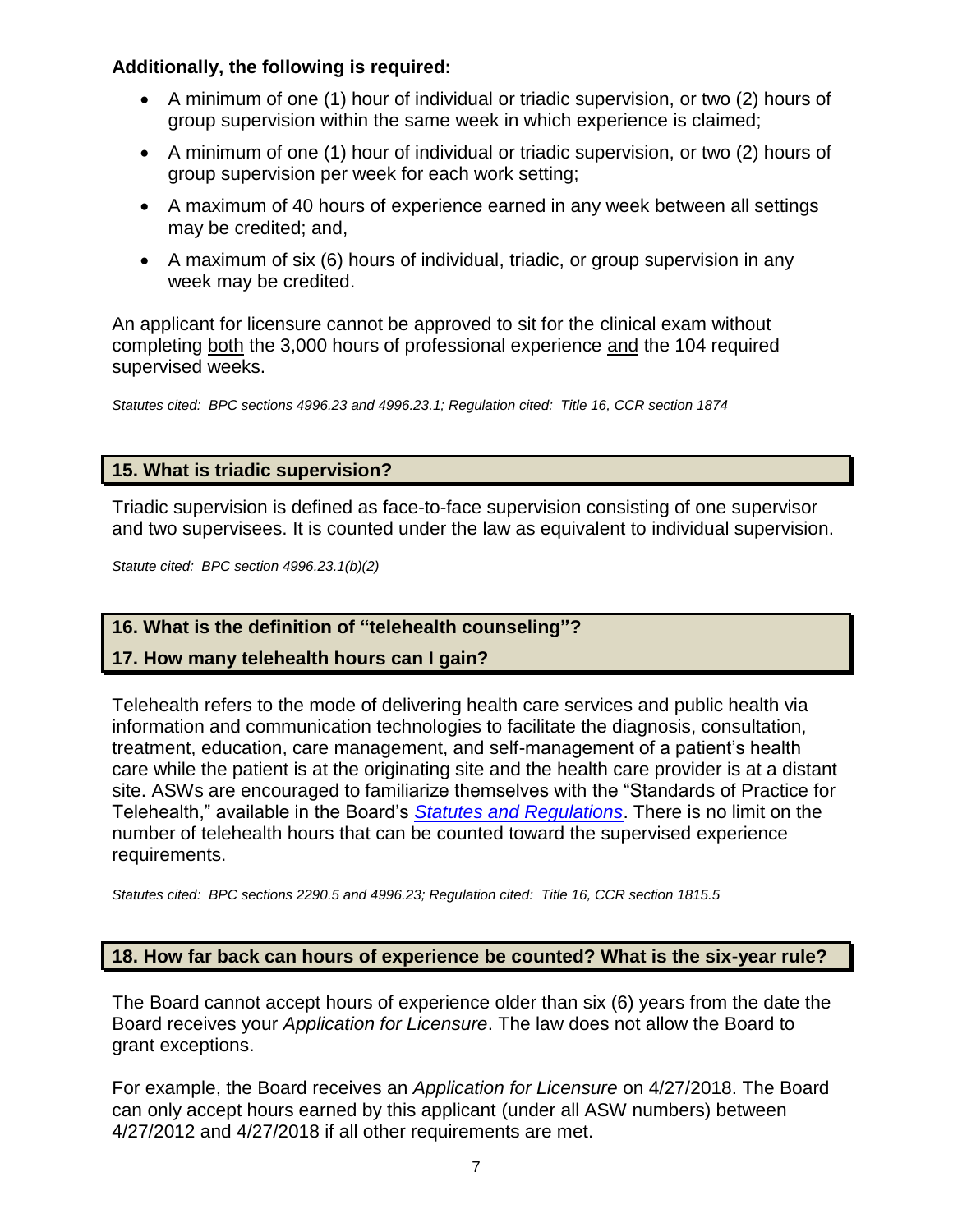It is important to note that if your *Application for Licensure* is abandoned, you will be required to re-apply. Your six (6)-year period will be recalculated to six (6) years back from the date your new application is received. For more information on abandonment, see question 33.

*Statute cited: BPC section 4996.23* 

## <span id="page-9-0"></span>**19. How do I determine the amount of supervision I need each week?**

<span id="page-9-1"></span>**20. What is the required ratio of supervision to individual or group psychotherapy hours?** 

*"One unit" of supervision = one (1) hour of individual or triadic supervision OR two (2) hours of group supervision.* 

 ASWs are required to obtain one (1) unit of supervision, as defined above, during any week in which experience is gained in each setting.

 week in a work setting, the ASW must receive a total of two (2) units of supervision in If the ASW provides more than 10 hours of direct clinical counseling during a single that same week in that setting.

EXAMPLE #1: An ASW works one job and provides 25 hours of direct clinical counseling in a single week. This applicant must receive two (2) units of supervision during this week.

**EXAMPLE #2:** An ASW works two jobs, and provides 12 hours of direct clinical counseling at Job A and nine (9) hours of direct clinical counseling at Job B during the same week. This ASW must receive a total of three (3) units of supervision during that week - two (2) units at Job A and one (1) unit at Job B.

*Statute cited: BPC section 4996.23.1* 

# <span id="page-9-3"></span><span id="page-9-2"></span>**21. Can I be paid as a 1099 / independent contractor or bill clients directly? 22. Can I be employed as a volunteer?**

 1099. If you work as a volunteer in any setting other than a private practice, and receive under a 1099 may be audited by the Board to ensure the payment was for one of the You must be either a paid W-2 employee or a volunteer employee. You also may not bill clients directly. There are limited circumstances under which you may be paid under a reimbursement for expenses actually incurred, receiving a 1099 for those reimbursements is acceptable. If you have received a stipend or educational loan repayment from a program designed to encourage demographically underrepresented groups to enter the profession, or to improve recruitment and retention in underserved regions or settings, a 1099 for the stipend or loan repayment is acceptable. Those paid above purposes.

*Statute cited: BPC section 4996.23.2(g), (h) and (i)*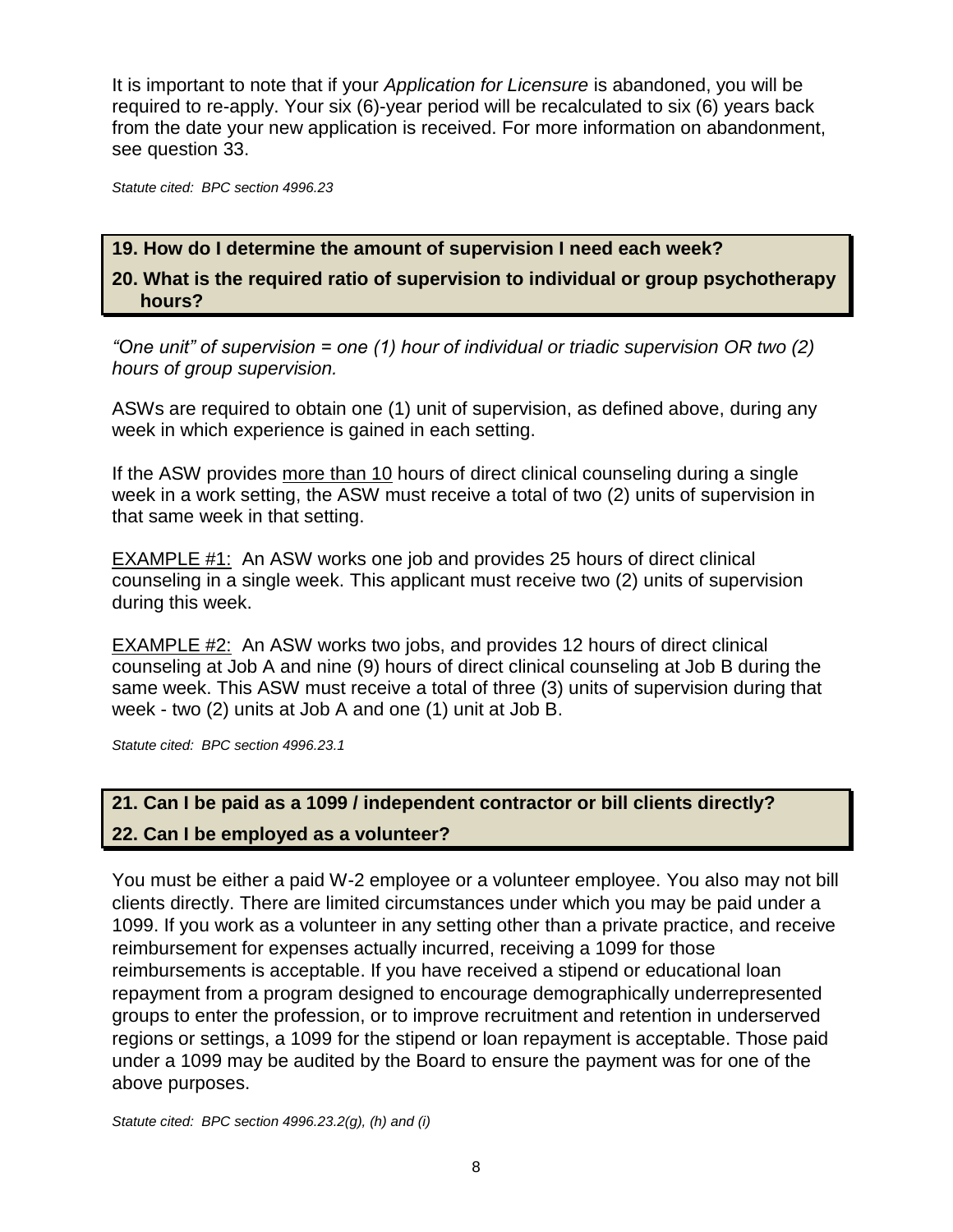# <span id="page-10-0"></span>**23. Who is eligible to supervise ASWs?**

Only licensed mental health professionals may supervise ASWs, as follows:

- LCSWs
- Licensed Marriage and Family Therapists (LMFT)
- Licensed Professional Clinical Counselors (LPCC)
- Licensed Clinical Psychologists
- Licensed Educational Psychologists (LEP) *(Note: LEPs may only supervise up to 1,200 hours, which must consist of educationally related mental health services that are consistent with the LEP scope of practice described in BPC section 4989.14)*
- Licensed Physicians certified in Psychiatry by the American Board of Psychiatry and Neurology

Additionally, the supervisor must meet all of the following:

- • If the supervisor is an LCSW, LPCC or LMFT, the supervisor must have Psychologists and Physicians certified in Psychiatry are not required to take the completed a one-time 15-hour course in supervision (Licensed Clinical supervision course); and
- Maintain a current and active California license that is not under suspension or probation. (You can check your supervisor's status any time [here\)](https://search.dca.ca.gov/); and
- Have been licensed in California or any other state for at least two (2) years out of the last five (5) years prior to the commencement of supervision; and
- years prior to the commencement of supervision (or, if an LEP, has provided • Have practiced psychotherapy during at least two (2) years out of the last five (5) psychological counseling pursuant to BPC section 4989.14); **OR**
- Provided direct supervision to ASWs, Associate Professional Clinical Counselors, Marriage and Family Therapist (MFT) Trainees, and/or Associate MFTs who perform psychotherapy during at least two (2) years out of the last five (5) years prior to the commencement of supervision. Supervision of psychotherapy performed by a student (social work intern or a professional clinical counselor trainee) shall be accepted if the supervision performed is substantially equivalent to the supervision required for registrants.

 *Statutes cited: BPC sections 4989.14 and 4996.20 Regulations cited: Title 16, CCR sections 1870 and 1874* 

# <span id="page-10-1"></span>**24. How many supervisees can participate in a session of group supervision?**

 must ensure that the amount and degree of supervision is appropriate for each Group supervision sessions shall include no more than eight (8) persons receiving supervision, even if there are two (2) or more supervisors present. Group supervisors supervisee.

*Statute cited: BPC section 4996.23.1(b)(3)*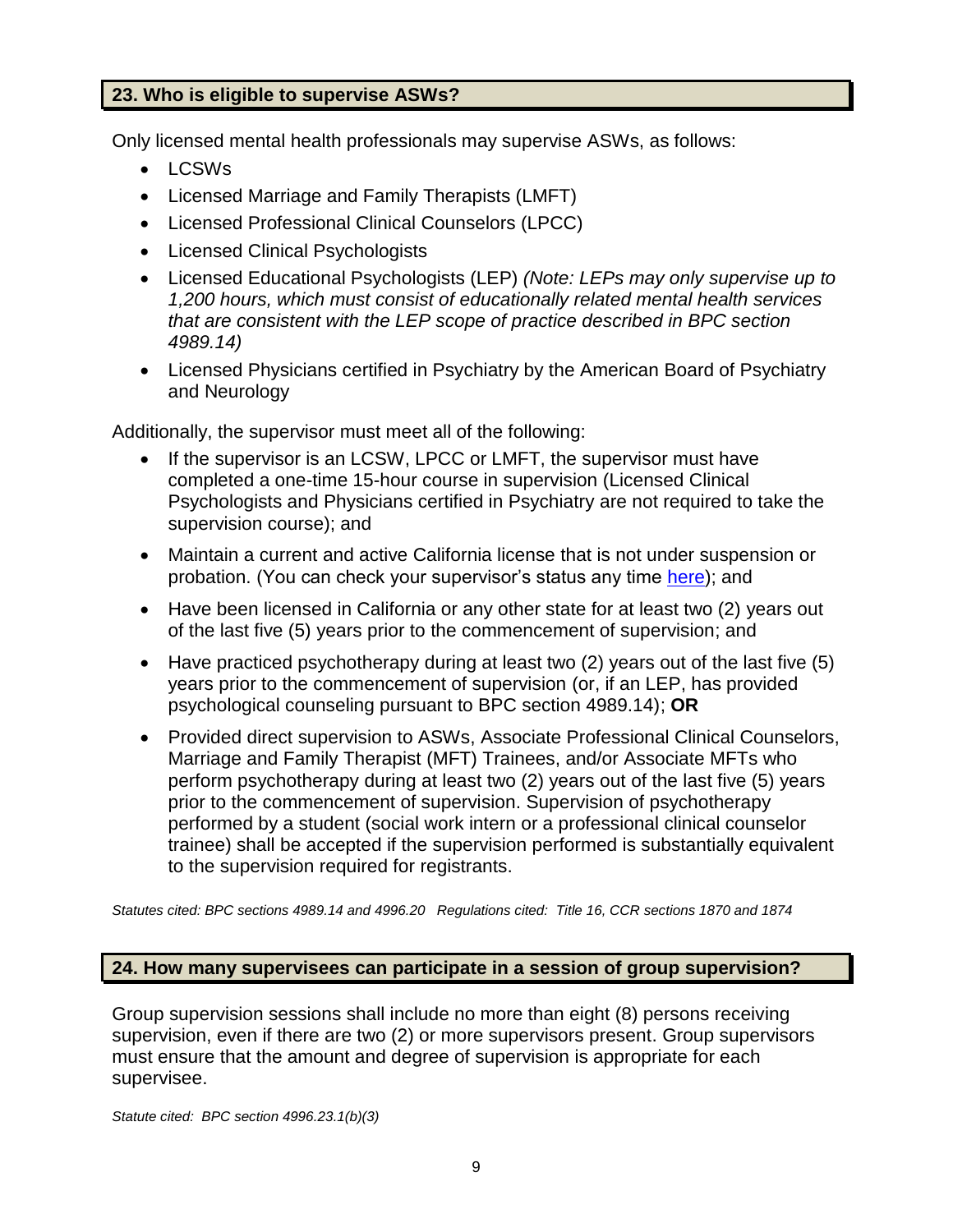#### <span id="page-11-0"></span>**25. Can group supervision be broken into one-hour increments?**

 Group supervision can be broken into one-hour sessions, as long as both increments (full two hours) are provided in the same week as the experience being claimed.

*Statute cited: BPC section 4996.23.1(b)(3)* 

#### <span id="page-11-1"></span>**26. Can I receive supervision via videoconferencing or over the telephone?**

An ASW working in an exempt setting (governmental entity; school, college, or university; or an institution that is both nonprofit and charitable) may obtain supervision via live two-way videoconferencing. The supervisor is responsible for ensuring that the client confidentiality is preserved.

Individual and group supervision may not be provided over the telephone in any setting.

*Statute cited: BPC section 4996.23.1* 

# <span id="page-11-3"></span><span id="page-11-2"></span> **27. Do my supervisor and I have to be employed by the same employer? 28. Does my supervisor have to be on site?**

 Only in a private practice setting does a supervisor need to be employed by, and practice at, the same site as the registrant's employer. Alternatively, the supervisor may be an owner of the private practice. However, if the site is a professional corporation, the supervisor must be employed full-time at the site and be actively engaged in performing professional services at the site.

In a setting that is not a private practice, the supervisor may be employed by the ASW's or applicant's employer on either a paid or volunteer basis. If the supervisor is not employed by the supervisee's employer or is a volunteer, a written oversight agreement that addresses the supervisor's and employer's responsibilities must be signed by the supervisor and the employer prior to commencement of supervision. Please see the Board's [website](https://www.bbs.ca.gov/applicants/) for a sample written oversight agreement.

 their employers permit business to be conducted, which may include performing In any setting, ASWs and applicants may only perform services at the places where services at other locations, so long as the services are performed under the direction and control of their employer and supervisor, and in compliance with the laws pertaining to supervision.

Whether a supervisor is required to be on site depends on the situation. Supervisors must consider their responsibilities as defined in LCSW law, which includes taking responsibility for, and control of, the quality of clinical social work services being provided. Among other responsibilities, supervisors are required to do all of the following, whether they are on site or off site: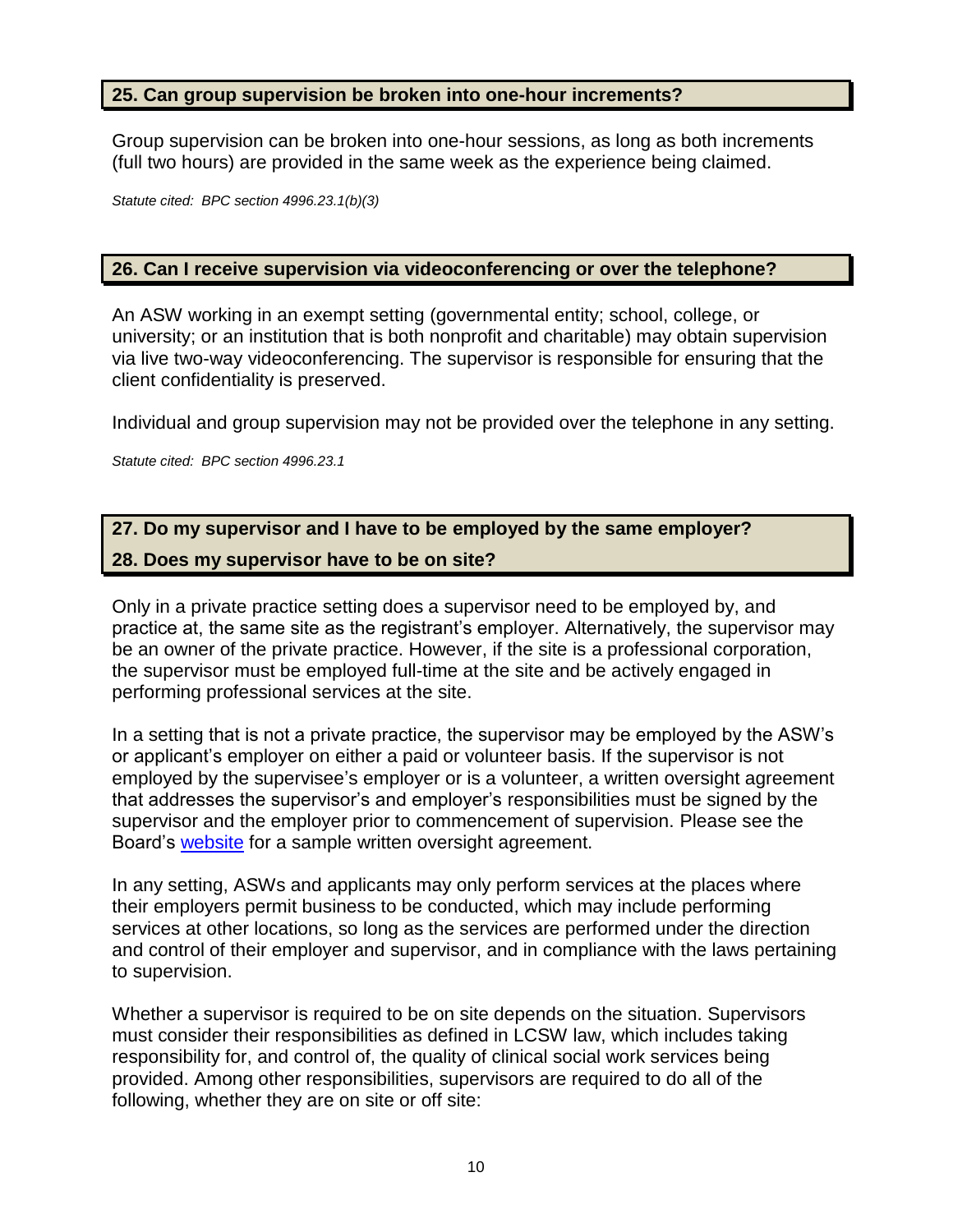- ASW is consistent with the training and experience of the person being • Ensure that the extent, kind and quality of clinical social work performed by the supervised.
- Monitor and evaluate the supervisee's assessment, diagnosis and treatment decisions and providing regular feedback.
- • Monitor and evaluate the ability of the ASW to provide services at the site(s) where he or she will be practicing and to the particular clientele being served.
- Monitor and address clinical dynamics, including, but not limited to, countertransference-, intrapsychic-, interpersonal-, or trauma-related issues that may affect the supervisory or the practitioner-patient relationship.
- Ensure compliance with all laws governing the practice of clinical social work.
- Review the supervisee's progress notes, process notes, and other patient treatment records, as deemed appropriate by the supervisor.
- • With the client's written consent, providing direct observation or review of audio or video recordings of the supervisee's counseling or therapy, as deemed appropriate by the supervisor.

 Upon request by the Board, a supervisor is required to provide the Board with documentation that verifies the supervisor's compliance with all requirements.

*Statutes cited: BPC sections 4996.20 and 4996.23.3; Regulation cited: Title 16, CCR section 1870* 

## <span id="page-12-0"></span>**29. Where can I find more information about supervision?**

Please see the *[Guide to Supervision for ASWs](https://www.bbs.ca.gov/pdf/publications/asw_supervision_brochure.pdf)*.

# <span id="page-12-1"></span>**30. What forms must I use to record my experience hours and supervision?**

While gaining your hours of experience, use the following forms, available on the Board's [website:](https://www.bbs.ca.gov/applicants/)

*Responsibility Statement for Supervisors of an ASW*: Your supervisor must sign this form prior to commencing supervision and provide you with the original. Retain for future submission with your *Application for Licensure*.

*Supervisory Plan*: Your supervisor must sign this form prior to commencing supervision and provide you with the original. Retain for future submission with your *Application for Licensure.* 

 experience with your supervisor, and must indicate the total hours completed in each *Experience Verification*: This form is completed upon the termination of your supervised category under your supervisor, your supervisor's license information and certain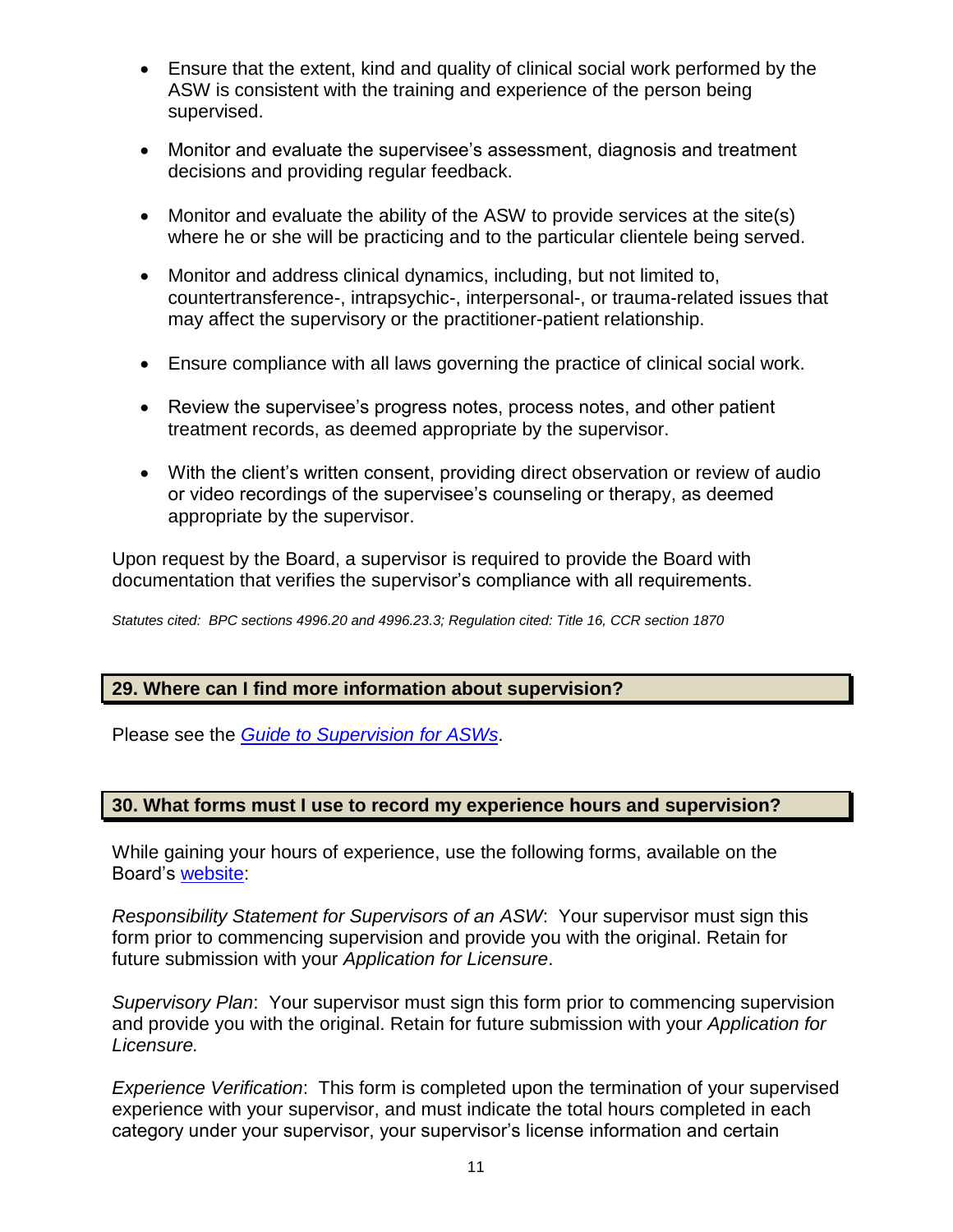information about your employer. Your supervisor will sign the form and provide you with the original for submission with your *Application for Licensure.* 

 *Optional Form - Weekly Tracking Log*: Log your hours on this form on a weekly basis and have your supervisor sign weekly. You will retain the original logs.

**Submission of forms as directed in the licensure application instructions will lessen the possibility that the licensing evaluator will need to request additional information from you, which will delay the approval of your application.** 

<span id="page-13-0"></span> **have more than one supervisor in the same work setting? 31. How do I fill out** *Experience Verification* **forms or the** *Weekly Tracking Log* **if I** 

 document the hours from each supervisor on separate forms. As long as the time If you are receiving supervision from two individuals in one employment setting, periods on the two forms overlap and the employment setting is the same, the BBS will combine the experience and supervision together when evaluating your experience.

# <span id="page-13-1"></span>**32. When do I need to send in supervision-related forms?**

All supervision-related forms (*Supervisor Responsibility Statement*, *Supervisory Plan*, and *Experience Verification* forms) must be submitted with the *Application for Licensure*.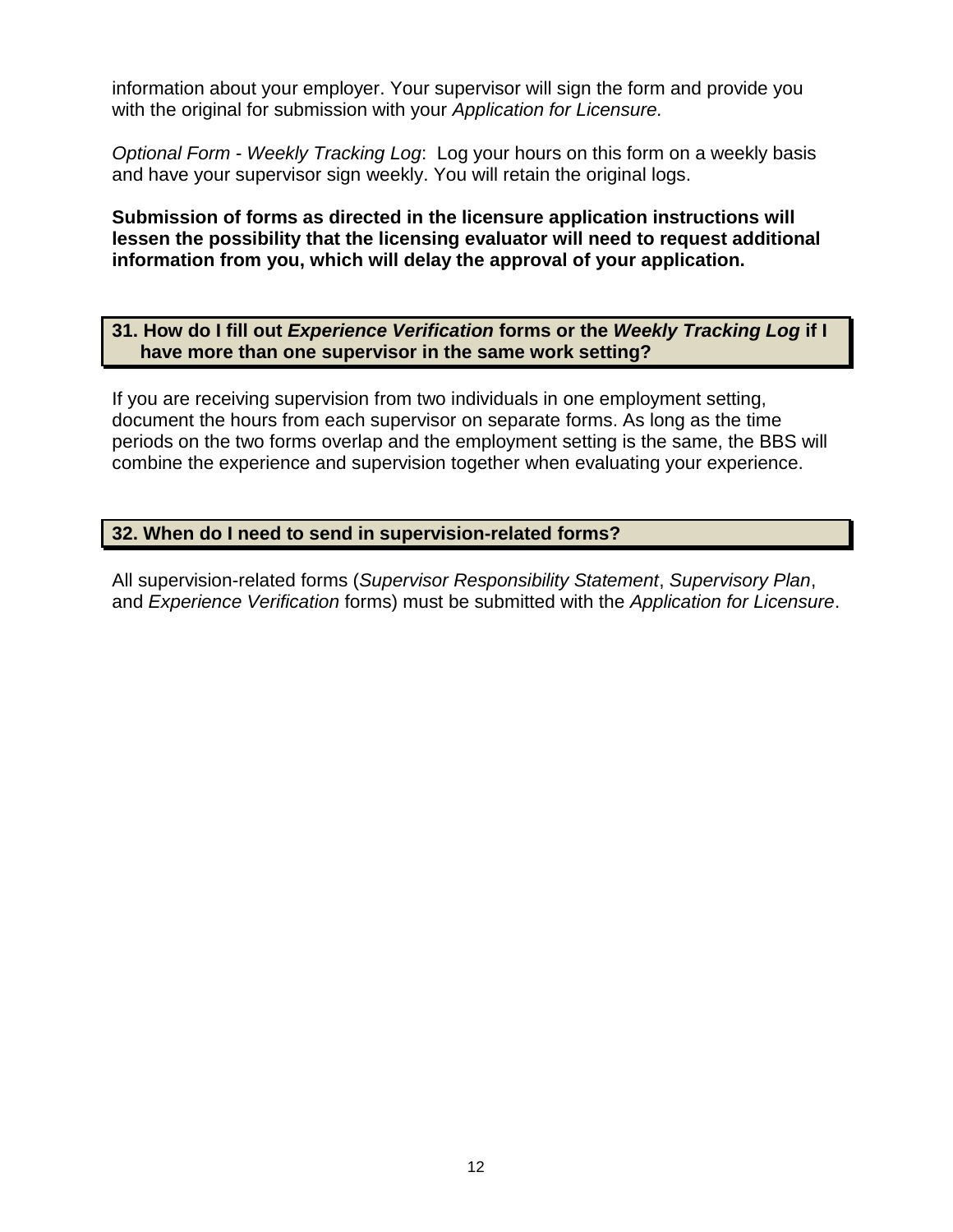# **C. APPLYING FOR LICENSURE**

#### <span id="page-14-0"></span>**33. Should I be concerned about abandonment of my** *Application for Licensure***?**

 Yes – and abandonment could have major consequences, such as losing experience hours that are too old. Once an application is abandoned, an applicant may reapply, but must pay a new application fee and meet all current requirements. One of those requirements is that your hours are less than six (6) years old.

#### **If your** *Application for Licensure* **is abandoned, you would lose any hours of experience that are more than six (6) years old, based on the date the Board receives**   **the new** *Application for Licensure***.** See question 18 for more information about the six (6) year rule.

 In accordance with Title 16, California Code of Regulations (CCR) section 1806, an application shall be deemed abandoned in any of the following circumstances:

- • Applicant does not submit the remaining documents or information requested in the application deficiency letter within one (1) year from the date of the deficiency letter;
- Applicant does not complete the application within one (1) year after it has been filed;
- • Applicant who has submitted experience hours does not sit for an examination within one (1) year after being notified of initial eligibility to take the examination;
- • Applicant who has submitted experience hours does not take an examination within one (1) year from the date the applicant was notified of failing an examination; or,
- • The applicant fails to pay the initial license fee within one (1) year after notification by the Board of successful completion of LCSW requirements.

*Statute cited: BPC section 4996.23; Regulation cited: Title 16, CCR section 1806* 

#### <span id="page-14-1"></span> **34. What type of employment documentation does the Board require with my**  *Application for Licensure***?**

If a Paid Employee: You must provide a copy of your W-2 for each year of paid employment in each work setting with your *Application for Licensure*. If your W-2 is not available, you may submit a copy of your "Wage and Income Transcript" from the Internal Revenue Service. W-2s are required for all tax years during which you gained experience. For the current tax year, include a photocopy of your most recent pay stub. A copy of your 1040 or other tax filing form is not acceptable.

If a Volunteer Employee: You must provide a letter from your employer verifying-your status as a volunteer with your *Application for Licensure*. A sample letter verifying volunteer status is available on the Board's <u>website</u>.

*Statute cited: BPC section 4996.23.2* 

#### <span id="page-14-2"></span>**35. Do I need to send in originals of my W-2s or most recent pay stub?**

Originals are not required - photocopies are acceptable.

*Statute cited: BPC section 4996.23.2*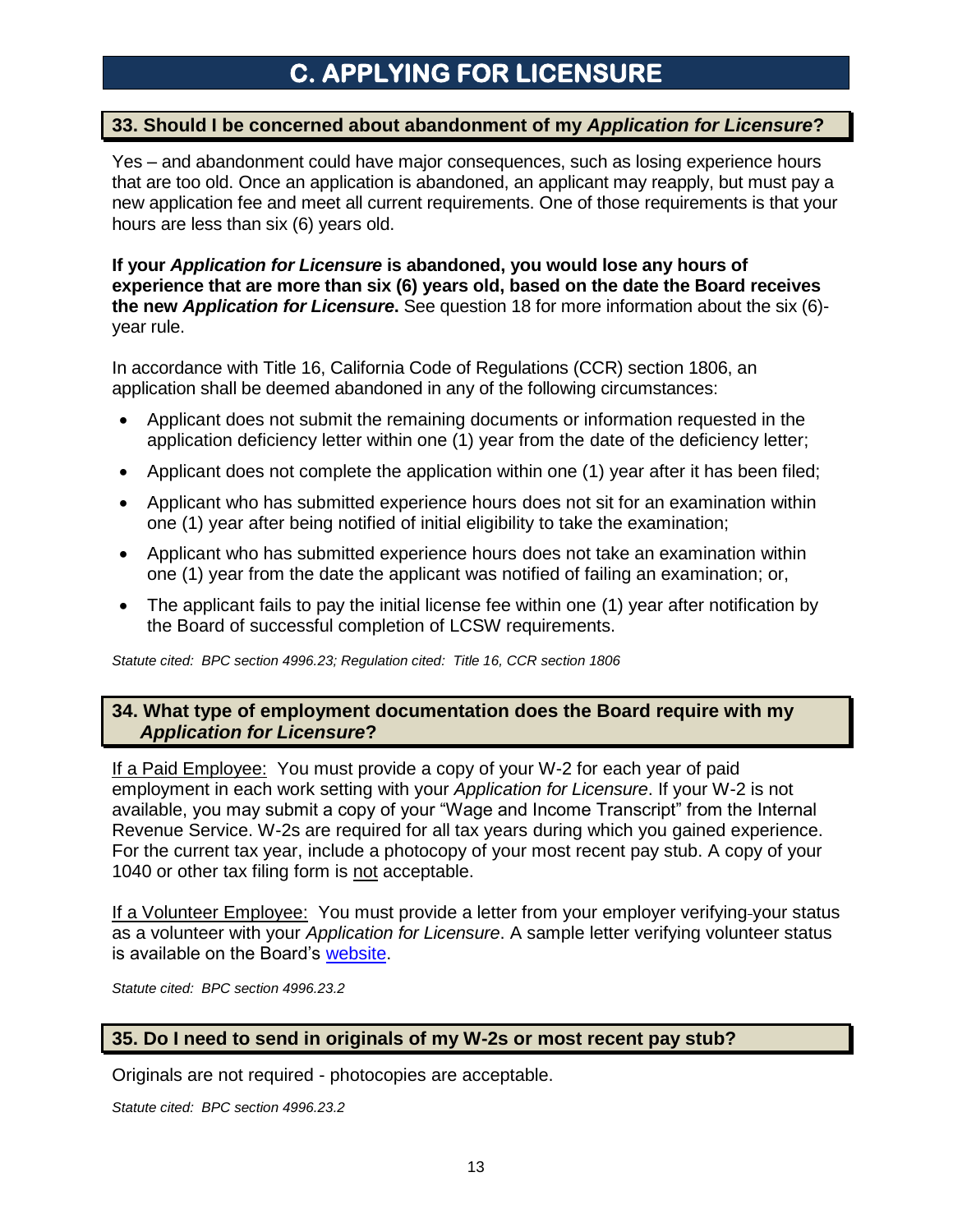# <span id="page-15-0"></span>**36. What additional coursework do I need to take prior to submitting an**  *Application for Licensure***?**

 In addition to possessing a master's degree in social work from an accredited school of social work, an applicant must complete specific courses prior to submitting an *[Application for Licensure.](https://www.bbs.ca.gov/applicants/lcsw.html)* 

| <b>Course</b> |                                                                                 | <b>Required of:</b>                                                                                                                    | Length                                                                                                                                                                                                                                                                 | <b>Content Required</b>                                                                                  |                                    |
|---------------|---------------------------------------------------------------------------------|----------------------------------------------------------------------------------------------------------------------------------------|------------------------------------------------------------------------------------------------------------------------------------------------------------------------------------------------------------------------------------------------------------------------|----------------------------------------------------------------------------------------------------------|------------------------------------|
| 1.            | <b>Suicide Risk</b><br><b>Assessment and</b><br><b>Intervention</b>             | All applicants submitting<br>an application on or<br>after January 1, 2021<br>(otherwise will be<br>required upon license<br>renewal). | 6 hours of<br>coursework or<br>applied experience                                                                                                                                                                                                                      | See BPC section 4996.27                                                                                  |                                    |
| 2.            | <b>Child Abuse Assessment</b><br>and Reporting in<br><b>California</b>          | All applicants                                                                                                                         | 7 hours                                                                                                                                                                                                                                                                | • See Business &<br><b>Professions Code Section</b><br>28<br>• Course must be based on<br>California law |                                    |
|               | 3. Human Sexuality                                                              | All applicants                                                                                                                         | 10 hours                                                                                                                                                                                                                                                               | See BPC sections 25 and<br>4996.17.2 and 16CCR<br>section 1807.                                          |                                    |
|               | 4. Alcoholism and<br><b>Chemical Substance</b><br><b>Abuse &amp; Dependency</b> | All applicants                                                                                                                         | 15 hours                                                                                                                                                                                                                                                               | See BPC section 4996.17.2<br>and 16CCR section 1810.                                                     |                                    |
|               | 5. Aging, Long Term Care<br>and Elder/Dependent<br><b>Adult Abuse</b>           | Applicants who entered<br>a MSW program after<br>1/1/2004                                                                              | 10 hours                                                                                                                                                                                                                                                               | See <b>BPC</b> sections<br>4996.17.2 and 4996.25                                                         |                                    |
|               | 6. California Law and<br><b>Ethics</b>                                          | Applicants with an OUT-<br>OF-STATE degree                                                                                             | 12 hours                                                                                                                                                                                                                                                               | See BPC section<br>4996.17.2(d)(2)(F)                                                                    |                                    |
|               | 7. California Cultures and<br><b>Socioeconomic Position</b>                     | Applicants with an OUT-<br>OF-STATE degree                                                                                             | 15 hours                                                                                                                                                                                                                                                               | See BPC section<br>4996.17.2(d)(2)(G)                                                                    |                                    |
|               | 8. Spousal/Partner Abuse<br><b>Assessment, Detection,</b><br>and Intervention   | Applicants with an OUT-<br>OF-STATE degree                                                                                             | 15 hours                                                                                                                                                                                                                                                               | See <b>BPC</b> section<br>4996.17.2(d)(2)(D)                                                             |                                    |
|               | 9. Spousal/Partner Abuse<br><b>Assessment, Detection,</b><br>and Intervention   | All IN-STATE applicants<br><b>EXCEPT</b> for those who<br>entered a MSW<br>program prior to<br>01/01/1995                              | • No specific number of hours for<br>those who entered a MSW program<br>prior to 12/31/03, but must be of<br>sufficient length to cover the topics<br>of assessment, detection and<br>intervention<br>• 15 hours for those who entered a<br>MSW program after 1/1/2004 |                                                                                                          | <b>BPC</b><br>section<br>4996.2(f) |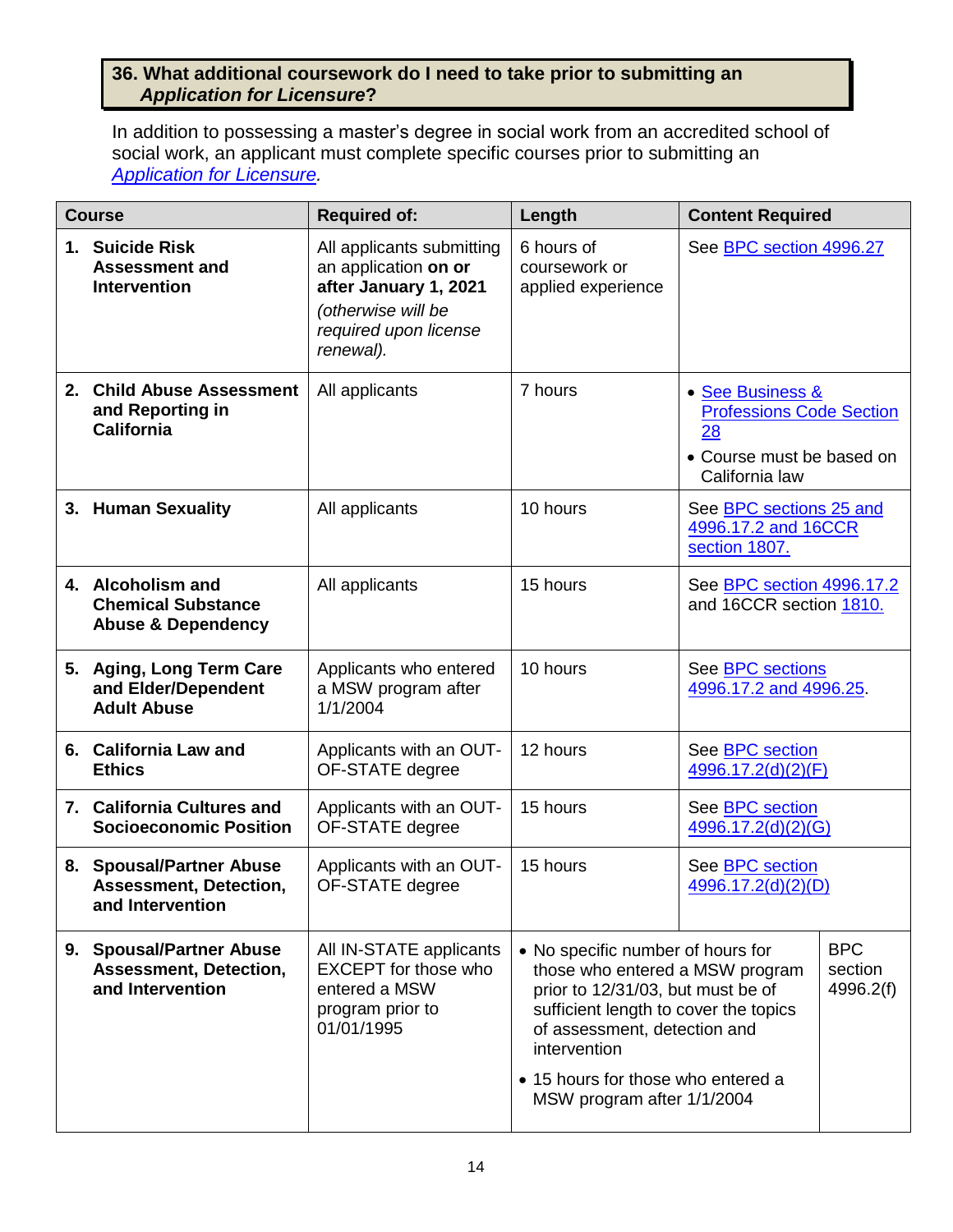## <span id="page-16-0"></span>**37. What is required for the Suicide Risk Assessment and Intervention requirement that takes effect January 1, 2021?**

 January 1, 2021) does not have to be an actual course. If this content was included within your supervised experience, and you can obtain a written certification from the "Suicide Risk Assessment and Intervention" (required of all applicants on and after program's director of training, or from your primary supervisor stating that the training was included within your supervised experience, it may be accepted in lieu of a course.

If this content was included within your qualifying degree program, you will need to obtain a written certification from the registrar or training director of your school or program stating that this coursework was included within the curriculum required for graduation, or within the coursework that was completed by you. Otherwise, this requirement may be met by taking a six-hour course from a school that holds a regional or national institutional accreditation recognized by the U.S. Department of Education, a school approved by the California Bureau for Private Postsecondary Education (BPPE), or an acceptable continuing education provider.

*Statute cited: BPC section 4996.27* 

#### <span id="page-16-1"></span>**38. Is my additional coursework too old?**

Coursework may have been taken at any time in the past.

## <span id="page-16-2"></span>**39. How can I provide verification of my experience if my supervisor is deceased or incapacitated?**

 The Board will review documentation on a case by case basis in order to make a determination. However, we recommend that you submit all of the following:

- If your supervisor is deceased, documentation such as a copy of the obituary
- The previously signed, original *Supervisor Responsibility Statement*
- The previously signed, original *Supervisory Plan*
- Documentation of logged hours
- Documentation by the employer verifying employment of the supervisor and supervisee
- The written oversight agreement for supervision if your supervisor was not employed by your employer.

 *Statutes cited: BPC sections 4996.23, 4996.23.2 and 4996.23.3; Regulations cited: Title 16, CCR section 1870 and 1870.1*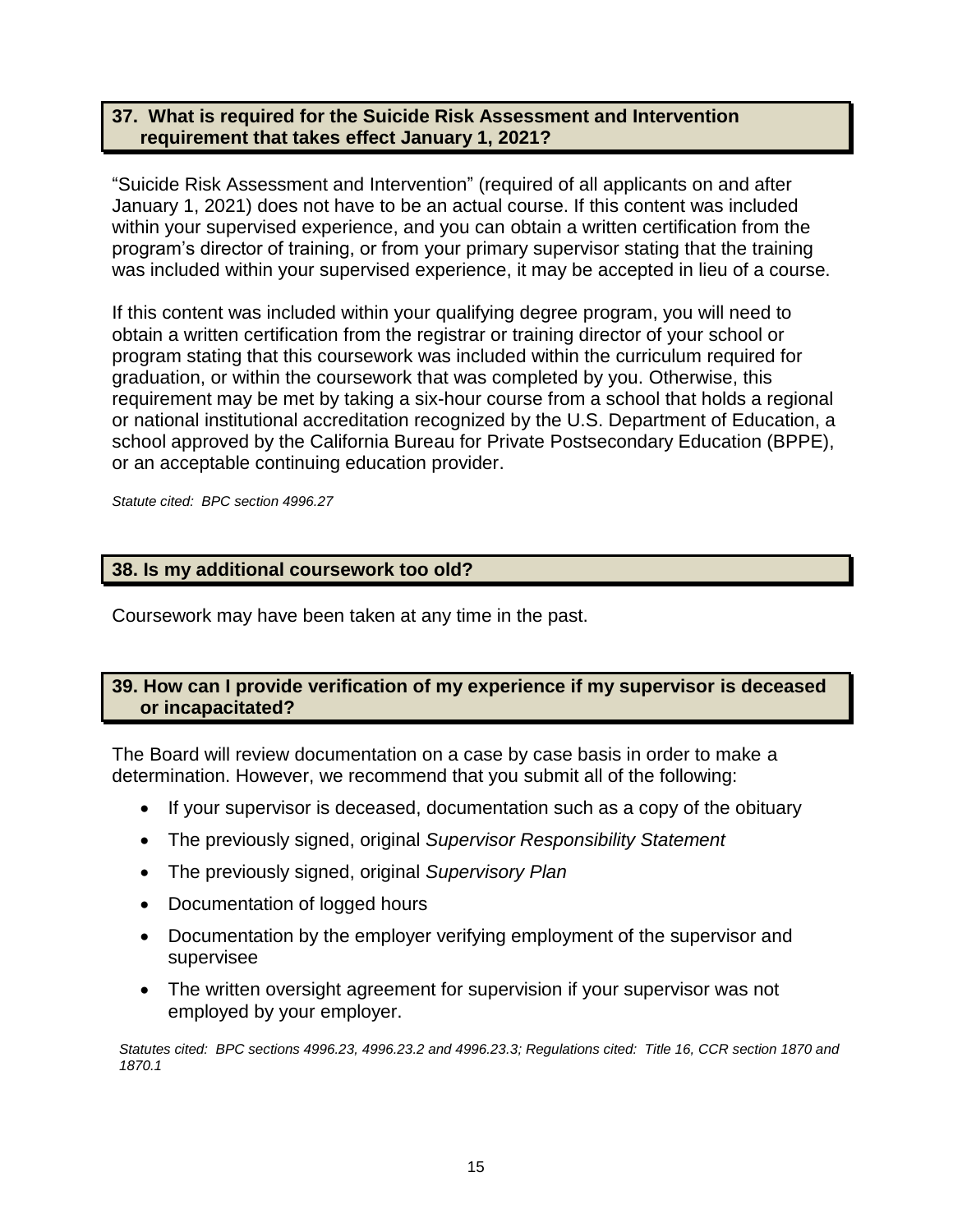# <span id="page-17-0"></span>**40. Do I need to resubmit fingerprints with my** *Application for Licensure*

Applicants do not need to resubmit fingerprints if one or more of the following is true at the time the Board receives the application:

- Applicant still possesses a current ASW registration number.
- Applicant has an ASW number that has been cancelled for less than 30 days.

*Regulation cited: Title 16, CCR section 1815* 

# <span id="page-17-1"></span> **41. What happens once I submit my** *Application for Licensure***?**

The Board will evaluate your application and notify you either that:

• There are one or more deficiencies in your application. You will have one (1) year from the date of the initial deficiency notice to clear all deficiencies

OR

 • You have been found eligible for examination, and will be provided with information on how to register.

 Once you pass both required exams: Download the *[Request for Initial License](https://www.bbs.ca.gov/pdf/forms/initial_lic_iss.pdf)  [Issuance](https://www.bbs.ca.gov/pdf/forms/initial_lic_iss.pdf)* form, and submit it with the required fee. Your license will be issued within 30 business days from the date of receipt.

*Regulation cited: Title 16, CCR section 1806* 

# <span id="page-17-2"></span>**42. Do I need to maintain a current ASW registration number to participate in the clinical exam?**

 continue recording experience hours until licensed as an LCSW, as a safeguard in the event that some of the hours submitted are unable to be accepted by the Board either now or in the future due to application abandonment and/or the "six-year rule" (see The Board encourages all individuals to maintain a current Associate registration and to question 33 for more information).

 you are working in an exempt setting (an institution that is both non-profit and Whether you are required by law to maintain a registration, however, will depend on the type of setting you are working in. If working in a private practice, you are required to maintain a current Associate registration until your LCSW license has been issued. If charitable, a school or a governmental entity), or other non-private practice setting, you are not required to maintain a registration once you have submitted your experience hours. However, your employer may require it as a condition of employment.

 *Statutes cited: BPC sections 4996.14 and 4996.23 Regulation cited: Title 16, CCR section 1806*